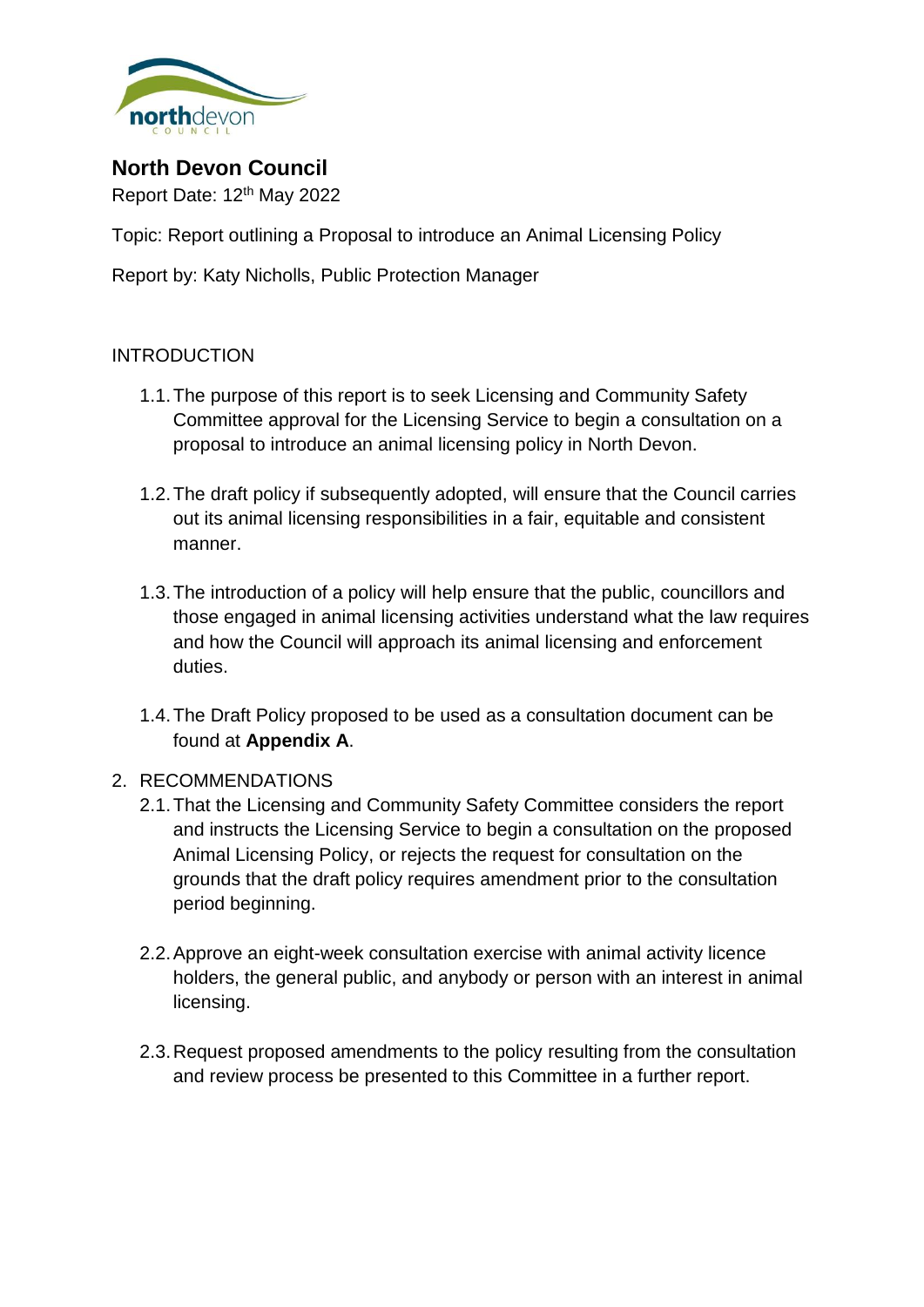

# 3. REASONS FOR RECOMMENDATIONS

- 3.1.A consolidated Animal Licensing Policy will help ensure that the Council carries out its animal licensing responsibilities in a fair, equitable and consistent manner.
- 3.2.To contribute to the Council's Corporate plan priority to "Becoming focused on delivering the best for our citizens", through improving the delivery of the Council's Animal Licensing Service.

# 4. REPORT

- 4.1.Animal Licensing changed very considerably following the introduction of the Animal Welfare (Licensing of Activities Involving Animals) (England) Regulations 2018. Prior to the introduction of these Regulations, Animal Licensing was largely left to the interpretation of individual Licensing Authorities who licenced animal activities under numerous individual animal licensing regulations such as the Breeding of Dogs Act 1973 and 1991, and the Animal Boarding Establishments Act 1963. The 2018 Regulations consolidated the numerous previous animal licensing regulations into five animal activity categories, and introduced statutory guidance which all Licensing Authorities are required to follow when considering issuing a licence. The 2018 Regulations also introduced mandatory licence conditions for each category of licence, and accompanying minimum welfare standards that must be met by all applicants before a licence is issued, and a public facing star rating scheme with accompanying optional higher welfare standards applicable to four and five star rated premises.
- 4.2.Whilst the statutory guidance that Licensing Authorities are required to follow, and the welfare standards applicable to licence holders, are both prescriptive, there are numerous areas open to individual authorities to interpret. For example, the legislation requires that licences only be issued to those applicants that are deemed fit and proper, but it is for the Licensing Authority to determine the parameters of fitness and propriety (the attached draft policy at **Appendix A** includes a section on the suitability of applicants which details Disclosure and Barring Service (DBS) check requirements, and comment on the relevance of certain convictions). Another example would be requests for re-inspection, where the guidance simply states that an Authority may undertake re-inspections to re-evaluate the star rating and may charge a fee for this, but does not comment further on the details of how this should be organised. The draft policy therefore seeks to give detail on how the Council will conduct its animal licensing activities where the statutory guidance and welfare standards leave room for interpretation locally.
- 4.3.The attached draft policy therefore sets out the general principles that the Council will follow in relation to the enforcement of animal welfare legislation